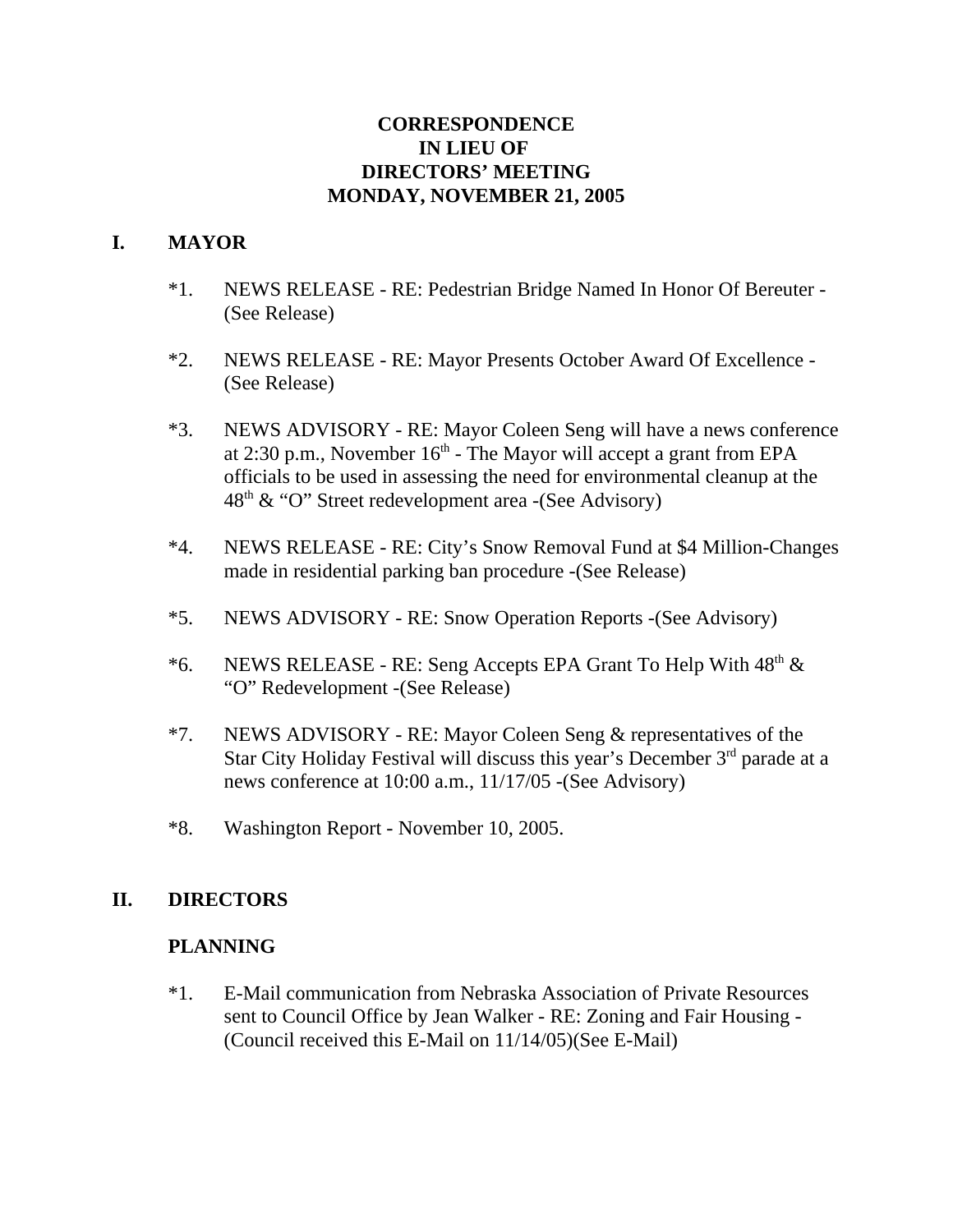\*2. E-Mail from Dan Allison, President, Development Services of Nebraska Governing Board sent to Council Office by Jean Walker - RE: Reasonable accommodations for group homes -(See E-Mail)

## **PLANNING COMMISSION FINAL ACTION ....**

- \*1. Preliminary Plat No. 05016 Apple's Way (South 66<sup>th</sup> Street and Highway 2) Resolution No. PC-00960.
- \*2. Special Permit No. 05049 (Southwest of the intersection of South  $56<sup>th</sup>$  Street and N Street) Resolution No. PC-00963.
- $*3.$  Preliminary Plat No. 05014 Hamann Meadows (Northwest of South  $76<sup>th</sup>$ Street and Pioneers Blvd.) Resolution No. PC-00962.
- \*4. Special Permit No. 1583B (South  $17<sup>th</sup>$  & Garfield Streets Parking Lot) Resolution No. PC-00961.

# **STARTRAN**

\*1. E-Mail Information from Scott Tharnish requested by Council Member Dan Marvin - RE: StarTran Ridership - (See E-Mail)

## **WOMEN'S COMMISSION**

\*1. NEWS RELEASE - RE: Women's Commission Seeks Board Appointments - Lincoln/Lancaster Women's Commission has two vacancies on Advisory Board -(See Release)

# **III. CITY CLERK**